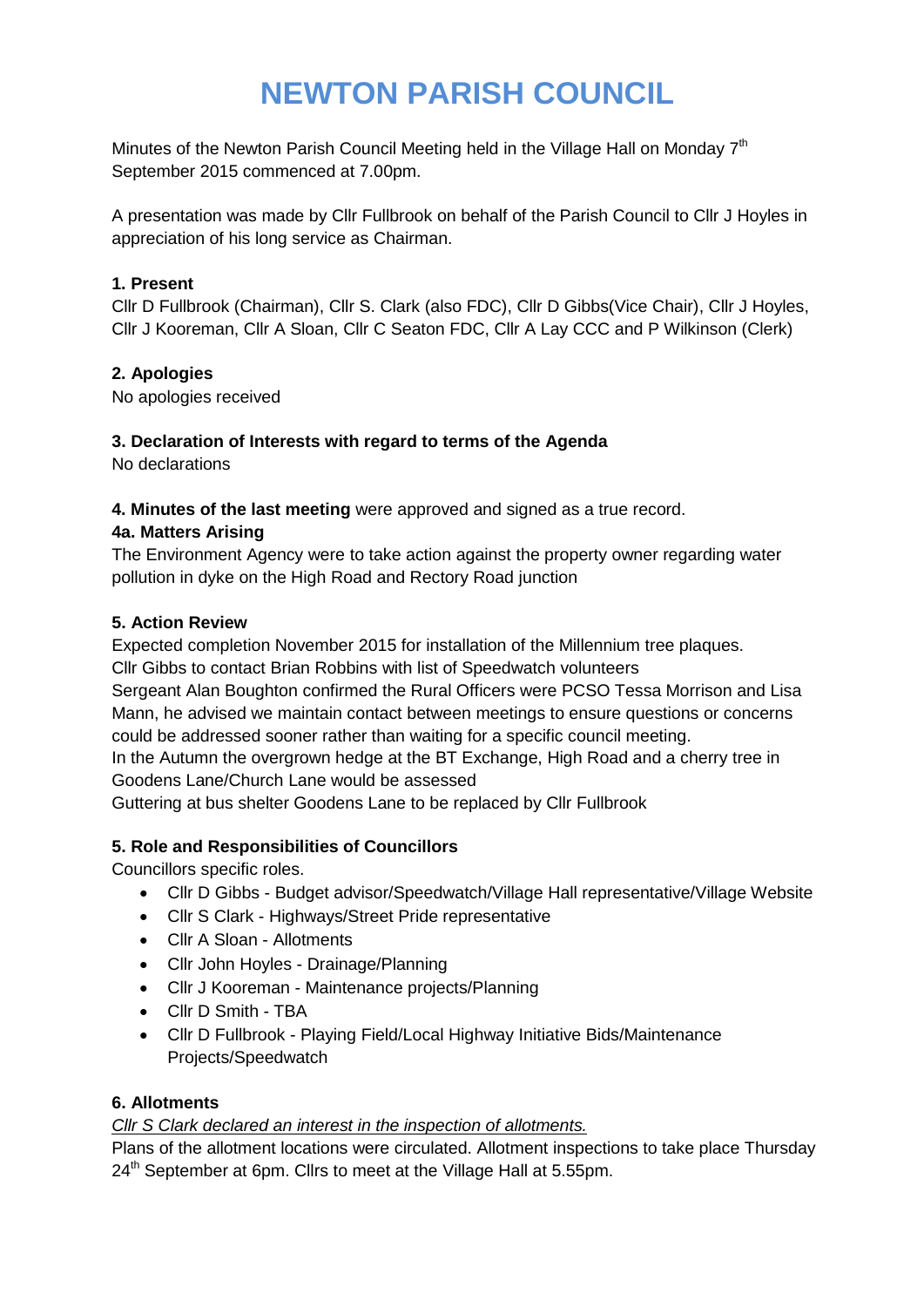# **7. Playing Field**

#### **a) Wild Flower Meadow**

Cllr D Gibbs proposed that a wildflower meadow could enhance the playing field and encourage wildlife, and the cost of grass maintenance be reduced. This led to a number of queries, it was agreed to defer discussion until the next meeting to gather more information. Cllr Gibbs was to prepare a plan of the proposed area.

#### **b) Tree Planting**

Plans of the recommended area to be planted were circulated, the trees ready for transplanting were held in a nursery bed at the home of Cllr Hoyles and included 10 birch. 13 oak, 8 hazel, 7 rowan and 30 mixed hawthorn and blackthorn. Stakes, ties and spirowrap would be purchased. The Community Payback Team would be approached to undertake this task.

#### **c) Maintenance**

The vegetation to be cleared in the drainage ditch to expose outlet to main drain, again the Community Payback Team would be contacted. Clerk to contact Grass maintenance team for quote to include spraying dyke area and to establish if any additional costs would be incurred for cutting a new proposed tree area.

**8. Planning** This was deferred to the planning meeting

#### **9. Village Hall**

Garage Sale 19<sup>th</sup> July was well supported the funds to be used for the children's Christmas party. Afternoon tea with Bowls Club very successful Bowls Club gained five new members. Coffee mornings and afternoon teas continued successfully. On September 26<sup>th</sup> Baritone, David Martin would present a selection of songs from musicals, tickets £8. AGM to take place 12<sup>th</sup> November.

#### **10. Finance**

Savings Account - £1692.26 including 21p interest

Community Current A/C - £6271.18

*Income* received since last meeting £100 donation towards the cost of the tree planting and the millennium tree plaque

#### *Expenses*

£120 PKF Littlejohn Audit Commission - cheque no 100508

£55 Fen Regis for plaque for Millennium oak tree - cheque no 100509

£1308 Design Partners for printing Village Plan leaflets and questionnaires - cheque no 100510. Previously approved by Village Plan Chairman leaving a grant remainder of £648

*Resolved to approve these three cheques retrospectively. approved by Councillors*

Audit Commission Report received which stated the urgency of the Governance and Risk Assessment Register. This to be completed and the draft register to be circulated for approval at the next meeting.

#### **11. Correspondence**

Emails forwarded on to Councillors. A number of Rural Services Network leaflets on various topics Public Sector information leaflets Local Government News Police Update *eCops* - Boat and trailer stolen 3<sup>rd</sup> August, Fitton End Road Leaflet theft prevention - hanging baskets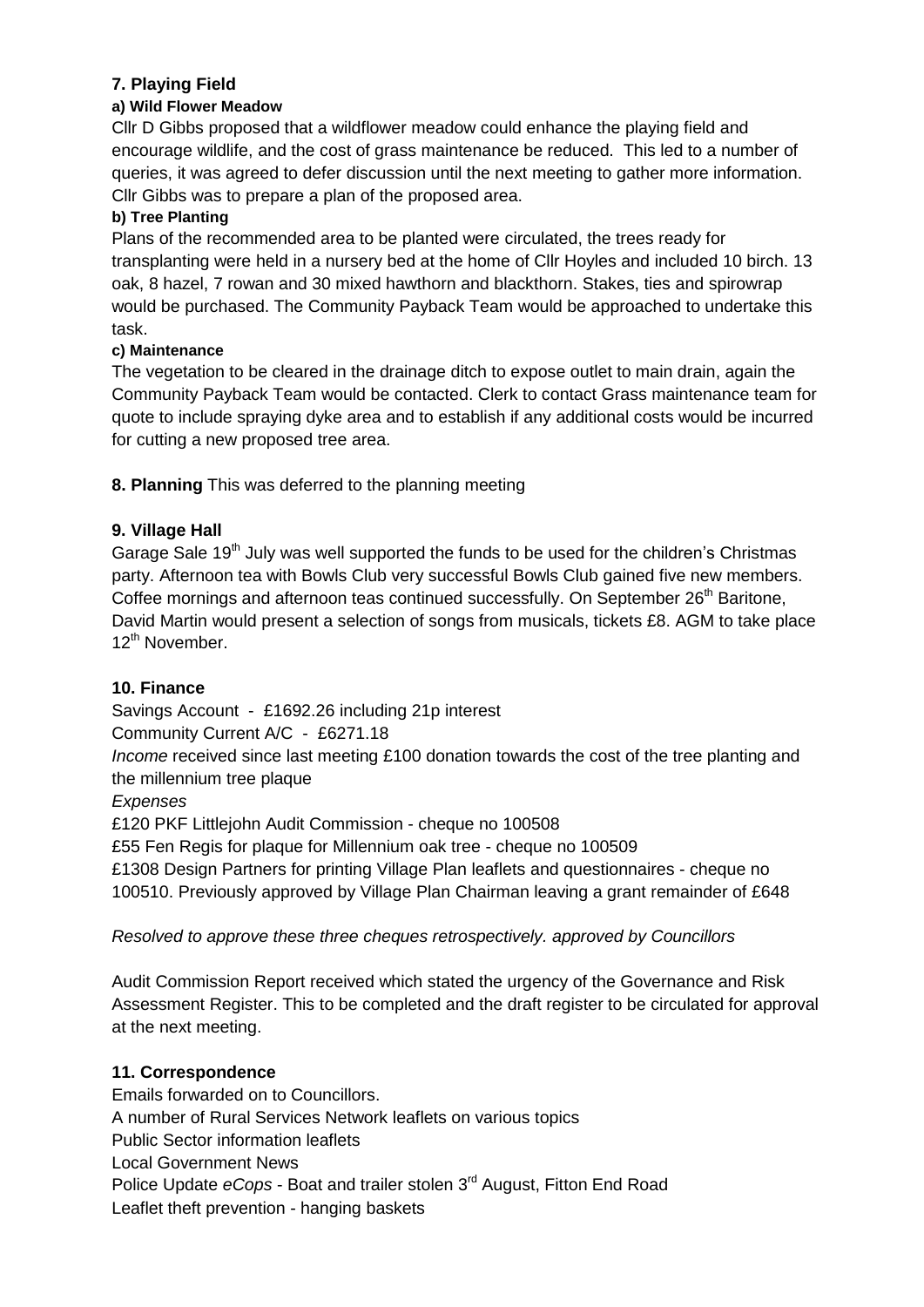Fenland Community Safety newsletter Planning Training dates postponed awaiting new dates Cambs ACRE AGM 21<sup>st</sup> September 3.30 - 5.30 at Mepal Outdoor Centre Speak Out Council meeting at Ely Community Centre 15<sup>th</sup> Sept 10.30 am- 2.30pm Rural Opportunity Leaflet Consultation on future model for non Emergency Patient Transport Services. Public consultation meetings Wed 16<sup>th</sup> Sept 10.30 - 11.30 March Library Street lighting meeting date from Ruth Hufton Chairman Doddington PCSO Dave Russ - Wisbech North Level Forum visit to Newton on 15<sup>th</sup> Sept outside Village Hall 15.00 - 16.00 hrs (3pm - 4 pm) North Rural Forum New Horizon Bus Newton Village Hall 12 noon - 4.45pm 18<sup>th</sup> Sept PCSO Sue Clarke seconded to Princes Trust until 21<sup>st</sup> Dec Local Highways Improvement Initiative Grant - closing date for application 2nd November Energy Switch Scheme launched 1<sup>st</sup> Sept Cambridgeshire Flood and Water Supplementary Planning Document to provide guidance on flood risks, consultation runs from  $4<sup>th</sup>$  Sept - 16 Oct 4.30 pm.

# **12. Any Other Business**

**a) Village Post Office** - Relocation plans on schedule, Parson Drove Post Office to attend 2 hours every Thursday morning at the Village Hall hopefully commencing in October. Village Hall needed an asbestos survey completed before walls could be drilled for wiring.

**b) Village Plan** - leaflets explaining details of the Village Plan had been circulated, 330 questionnaires to be delivered shortly. Data compilation expected for the next Parish Council meeting.

**c) Church Clock** - to be deferred until the next meeting

**d) Street Lighting** - Cat 1 completed. Grant from FDC towards Cat 2 lighting for 11 identified lights may be less than expected FDC providing a grant of £1662 towards the total expected outlay of £13,200 over three years.

A number of concerns had been brought to the Parish Council's attention regarding the state of the pavements, Highways bid to be considered

Complaint regarding the parking of cars at a store near the junction of Rectory Road/High Road, Councillors agreed to send a letter to the company who rent the unit. Cllr Clark to investigate

Cllr Seaton to send Clerk update on the old School site.

Cllr Gibbs suggested that Lauren Bremner be invited to talk about Sport England and sport participation, Cllrs agreed, Cllr Gibbs to invite Ms Bremner to the next meeting.

**Date of Next Meeting** - Monday 9<sup>th</sup> November at 7pm. Newton Village Hall.